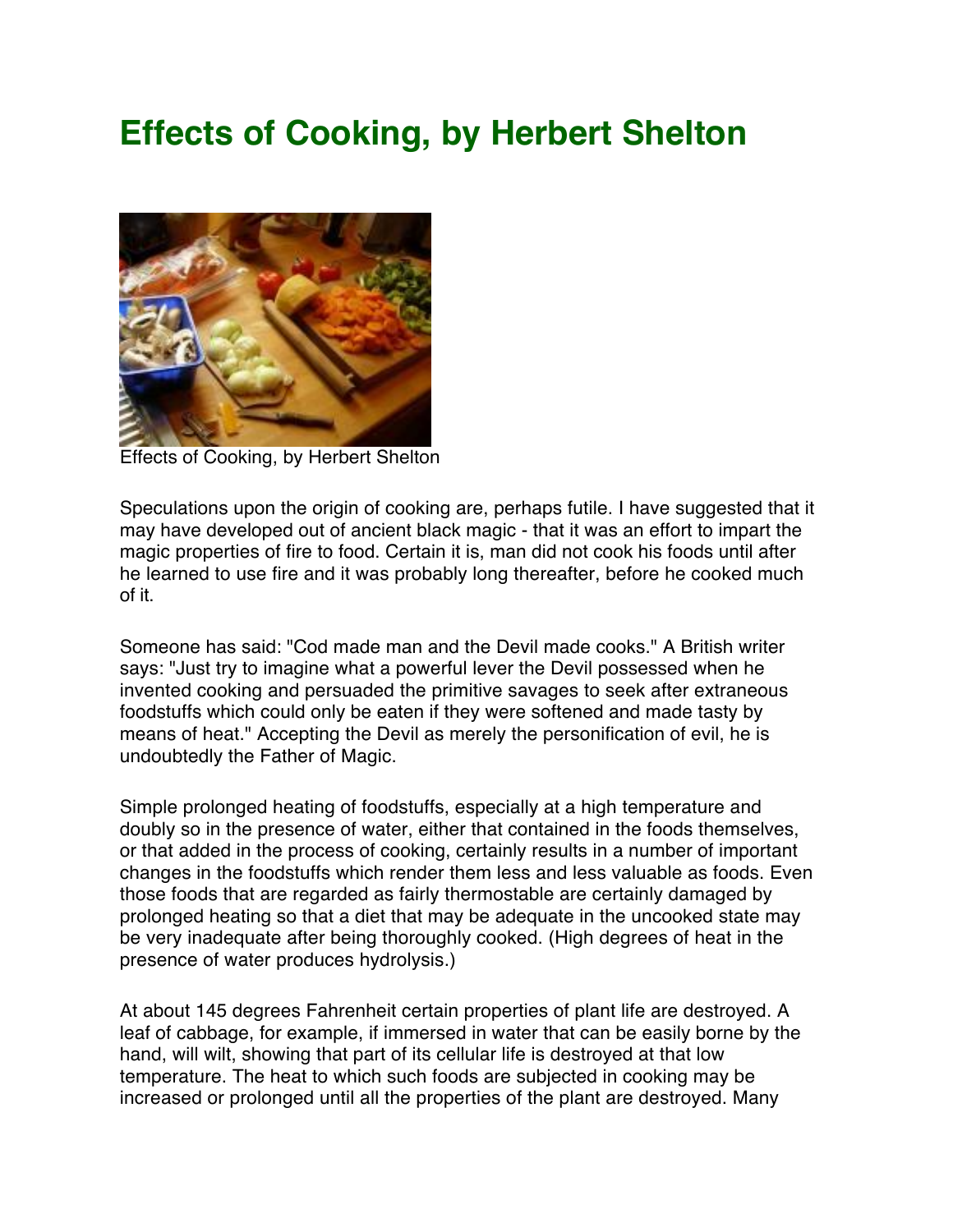articles of food which are baked in an oven are subjected to a very Intense heat ranging from 300 degrees F. to 400 degrees F. Much of their food value is destroyed, thereby. Bread that is browned in an oven is half-destroyed, being partly charcoal, tar, and ashes. If it had been left in an oven twice as long it would have been entirely destroyed. At every step in the process of cooking from the time the food is put in or upon the stove until it is entirely destroyed, if it be permitted to cook that long, destructive changes take place that impair its food value and unlit it for use by the body. I propose here to discuss the most important of these changes in the following order:

(1) Cooking coagulates (hardens) the proteins of milk, eggs, meat, etc., making them tough and, with the exception of egg protein, less digestible, while impairing their food values.

Protein digestibility is decreased by cooking, except in the case of egg whites. If egg white is just curdled it is rendered more easily digestible - if it is boiled hard it is made difficult of digestion. Meat protein is hardened at 1600 F. Meat is more easily digested raw than cooked. Milk protein is coagulated at 145° F. and becomes less digestible than raw milk.

Sensitive amines are supposed by some to be saponified by heat, especially in the presence of water. Becoming a bit technical, for which I apologize to my lay readers, the amine group is replaced by the hydroxyl group in the foodstuffs and it has been shown that the hydroxides cannot be reaminised by the animal body. This means that the protein has been reduced to useless substances. It is said that while among the synthetic amines there are many which, owing to peculiar structural conditions, the amine group is readily detachable, no such substances are known among the natural amines. This is not wholly true, for it is known that water in which meat has been boiled contains more ammonia than was demonstrable in the meat. There is unquestionably a splitting off of certain amines. To assume that this has no bearing on nutrition in the absence of direct proof of such effect does not seem to me to be justifiable.

When either cystin or cystein are heated in the presence of water the sulphur is split off so that, as Berg says: "both cystin and cystein are 000 rendered valueless for nutritive purposes, inasmuch as sulphydration cannot be affected in the animal body." He says that this decomposition of the sulphhydril group of amino acids by heat in the presence of water "does actually occur."

I quote the following from Vitamins by Ragnar Berg: "the experiments of Francis and Trowbridge and those of Trowbridge and Stanley have shown that when meat is boiled even for a comparatively brief period, organic phosphates are transformed into inorganic."

Berg says: "Besides the sulphur group, we have reason to suppose that the food contains other groups of substances with a readily modifiable composition. We are, however, certain that the proteins, and especially the neucleoproteins, contain thermoliable mixed organic compounds." He mentions certain phosphates that are rapidly transformed by the cooking process and points out that while the body is capable of taking the more complex phosphates and reducing them to lower stages, it is unable to reverse the process. Only plants can do this.

Simple prolonged heating of foodstuffs, especially at high temperatures or under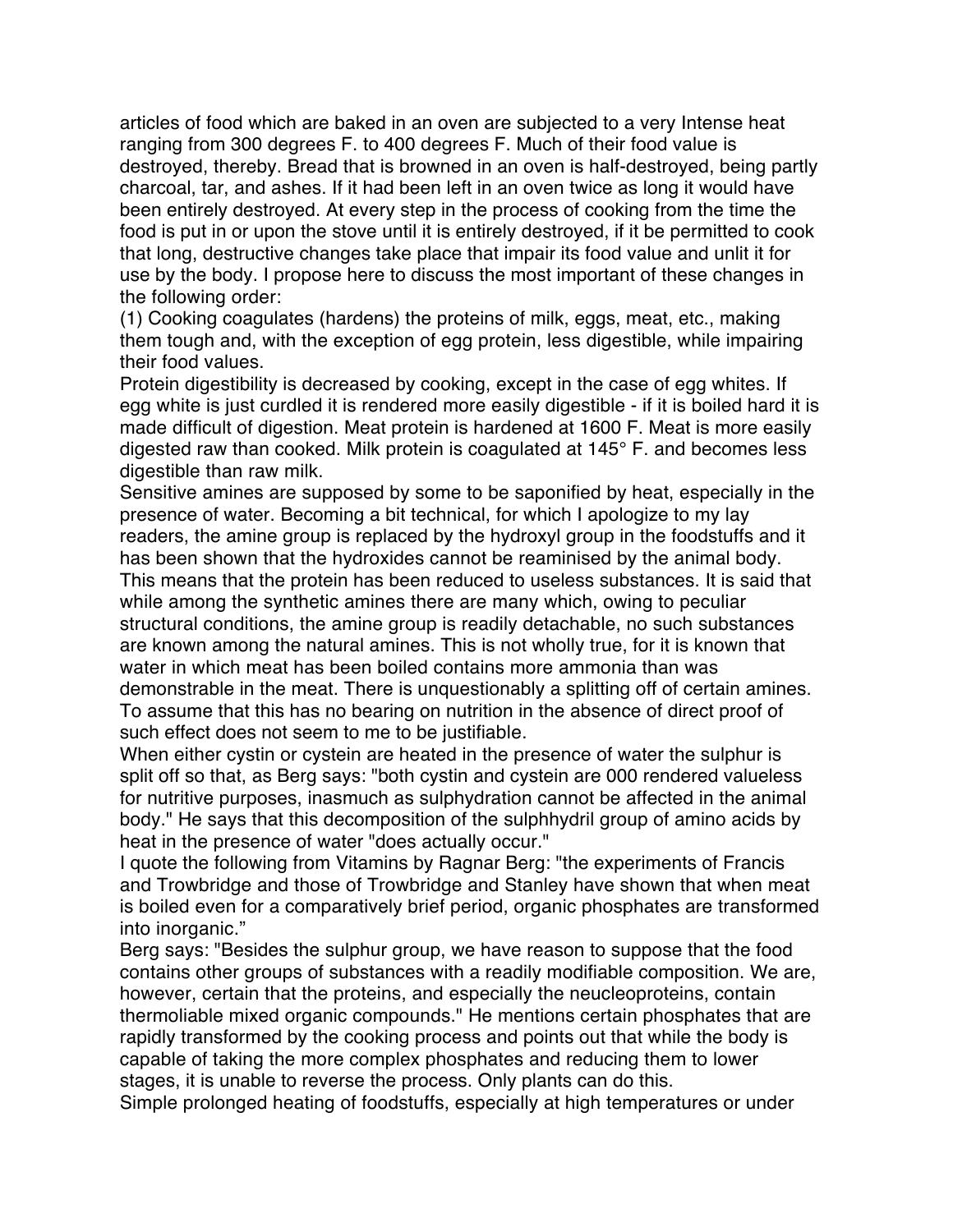pressure, produces the following effects.

1. The disaminisation (deaminization) of vitally important amine compounds.

2. The decomposition of similar sulphur compounds (and perhaps of substances belonging to other unstable groups.)

3. The metamorphosis of metaphosphates and pyrophosphates into orthophosphates.

The first two of the above listed effects renders it impossible for the foodstuffs to be assimilated to form cell-substance, for the unstable groups in the food mixture will have been destroyed.

In considering the evils that may flow from deaminization of proteins (or of amino acids) by the cooking process, it is probably Important that we think primarily of the effects of cooking upon the essential amino acids. Berg's conclusion, however, after reviewing the evidence, is that deaminization is not as important as the change of organic phosphates into inorganic.

Prof. Charles Bichet, of the Paris Academy of Sciences, fed raw beef juice to tubercular patients and reported excellent results from this diet. He concluded however, that cooking meat interferes with the perfect assimilation of it that might otherwise occur. Rare beef has no vitamin value and its iron is said to be very poorly utilized by the body. This is probably not so of the iron in raw beef. The British sociologist, Anthony Ludovici, recounts an instructive experience with cats. He bred cats for the purpose of studying the process of birth. He discovered that cats actually enjoy the process of birth, that they purr while their kittens are being born. Mr. Ludovici realizing that animals never cook their foods, took it for granted that his cats should have raw meat. Then, on one occasion, he was called away to the country and left one of his female cats in the care of some friends. When her kittens were born shortly after his return, her flanks heaved helplessly for several hours and she groaned almost like a human being. He despaired of her ever delivering her kittens. Inquiry revealed that his friend had fed the cat on cooked meat, vegetables, bread and milk and milk puddings. Further investigation revealed that not merely the happiness of cats during parturition but of other animals also, is inseparably connected with optimum condition during gestation pregnancy. He found he was able to produce pleasurable or painful parturition at will by feeding his cats in different manners and keeping them indoors or outdoors. He discovered that he could do the same thing with bitches and, upon inquiry among shepherds, discovered the same thing among sheep. He tells of difficulties among cows and horses fed in certain very unwholesome ways. I have never seen difficulty in cows, and I have watched the birth of many calves, but these cows were supplied with good pasturage and were outdoors all through gestation. Not merely

raw flesh foods, but uncooked foods of all kinds, are best for food. In Vol. 39 (pages 21-31), 1939 of the Transactions of the American Therapeutic Society F. M. Pottenger, M. D., and D. C. Simonsen recount the results of some experiments which they performed with cats. For a lengthy period of time they fed two groups of cats on similar quantities of meats and vegetables. The only difference between the diets of the two groups was that the meat of one group was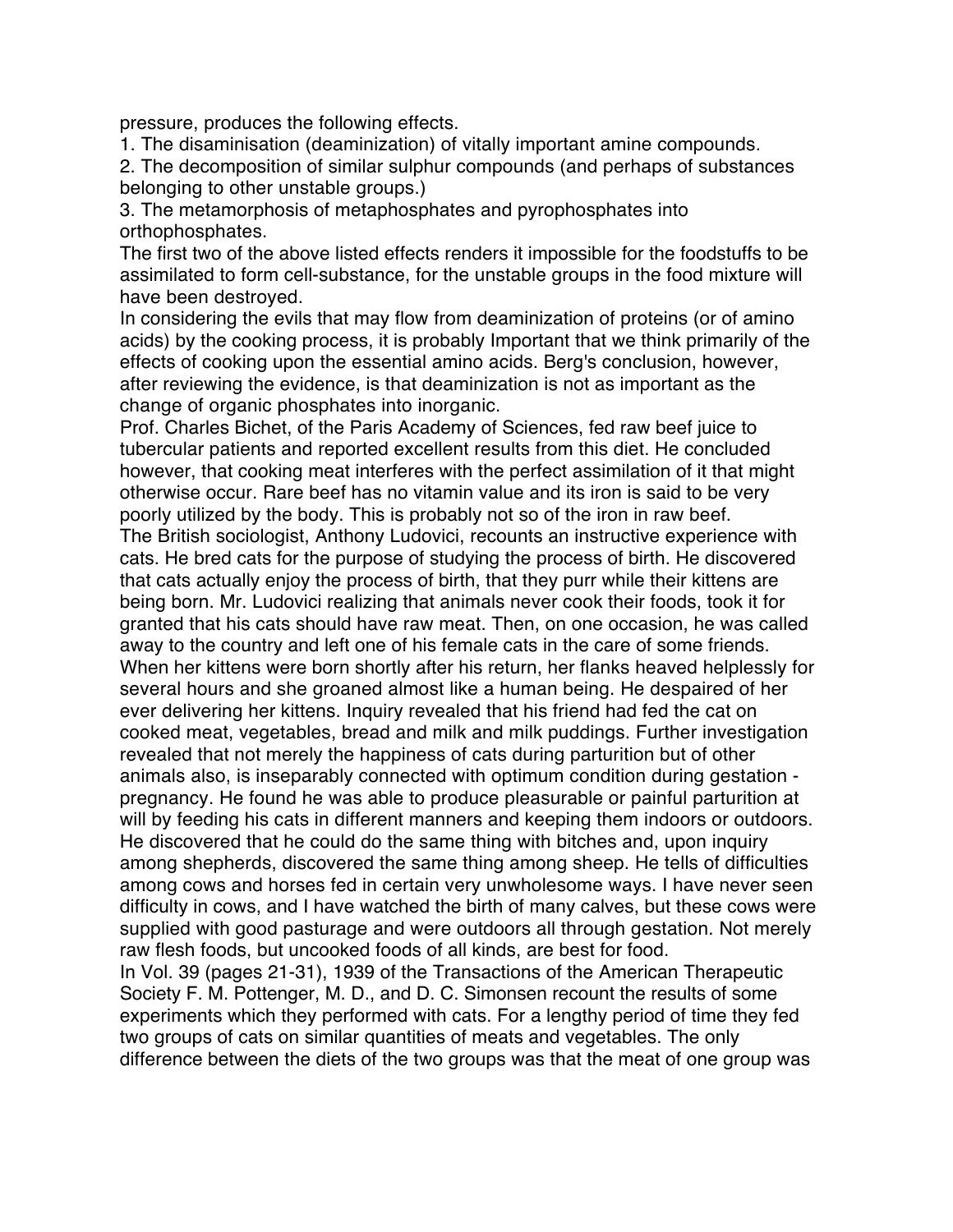uncooked, that of the other group cooked.

These men report that all the cats that received the uncooked flesh led normal lives, appeared perfectly healthy and were able to reproduce themselves throughout the length of the experiment which ran through several generations. On the other hand, none of the eats fed cooked meat were able to maintain good health for any length of time, nor were some of the second and third generations able to reproduce. All of the cats eating cooked flesh developed very serious troubles, such as softening of the bones, including those of the skull, bowed legs, rickets, curvature of the spine, paralysis of the legs, thyroid abscesses, convulsions, cyanosis of the liver and kidneys, enlarged colon, degeneration of the motor nerve ganglion cells throughout the spinal cord and brain stem, with some cells affected in the cerebellum and cerebral cortex.

The reader's attention is directed to the cumulative effects of this diet. A diet that seems adequate in one generation may turn out to be very inadequate if carried out through a few generations. It should not be thought that because a particular mode of eating seems adequate for an individual that it will not produce serious results in the children or grandchildren. Long ago it was said: "The fathers have eaten sour grapes and the children's teeth are set on edge."

(2) Cooking alters the fats in food rendering them less digestible and converting some of them into poisons.

Fatty emulsions tend to break down when exposed to heat, while fats exposed to high temperatures are made less digestible. The application of heat to fats and oils of all kinds develop free fatty acids which are not only non-assimilable, but are often poisonous.

(3) Cooking causes a great loss of the soluble minerals in the food.

It has been shown that when meats are boiled, from 20 to 67% of their salts are found in the broth. When these are baked 2.5 to 57.2% of the mineral is found in the drippings of the meat. The meat is already predominantly acid-forming, before it is subjected to these processes.

When potatoes are peeled and soaked in cold water before boiling 38% of their mineral matter is lost. Green vegetables, when boiled and the water in which they are boiled is poured off or rejected, lose practically all of their soluble minerals. White flour, denatured corn-meal, polished rice, and all other denatured or demineralized foods have lost most of their minerals. Beans and peas, cooked in the usual manner lose much of their mineral content.

Prof. Snyder showed that 100 lbs. of cabbage contains 7.5 lbs. of solids, more than one-third of which - 2.50 or 3 lbs. - are lost when cooked in water. Spinach has a solid content of 10%, of which, nearly one-fourth is lost when cooked in water. Carrots cut into small pieces and cooked in water lose 20% to 30% of their weight. If rice is boiled and the water poured off, it loses so much of its valuable nutriments that Native Indian soldiers preferred to drink the liquid and leave the rice for the British.

Milo Hastings writing about some cooking experiments conducted in the laboratory of the department of agricultural chemistry of the University of Wisconsin, says: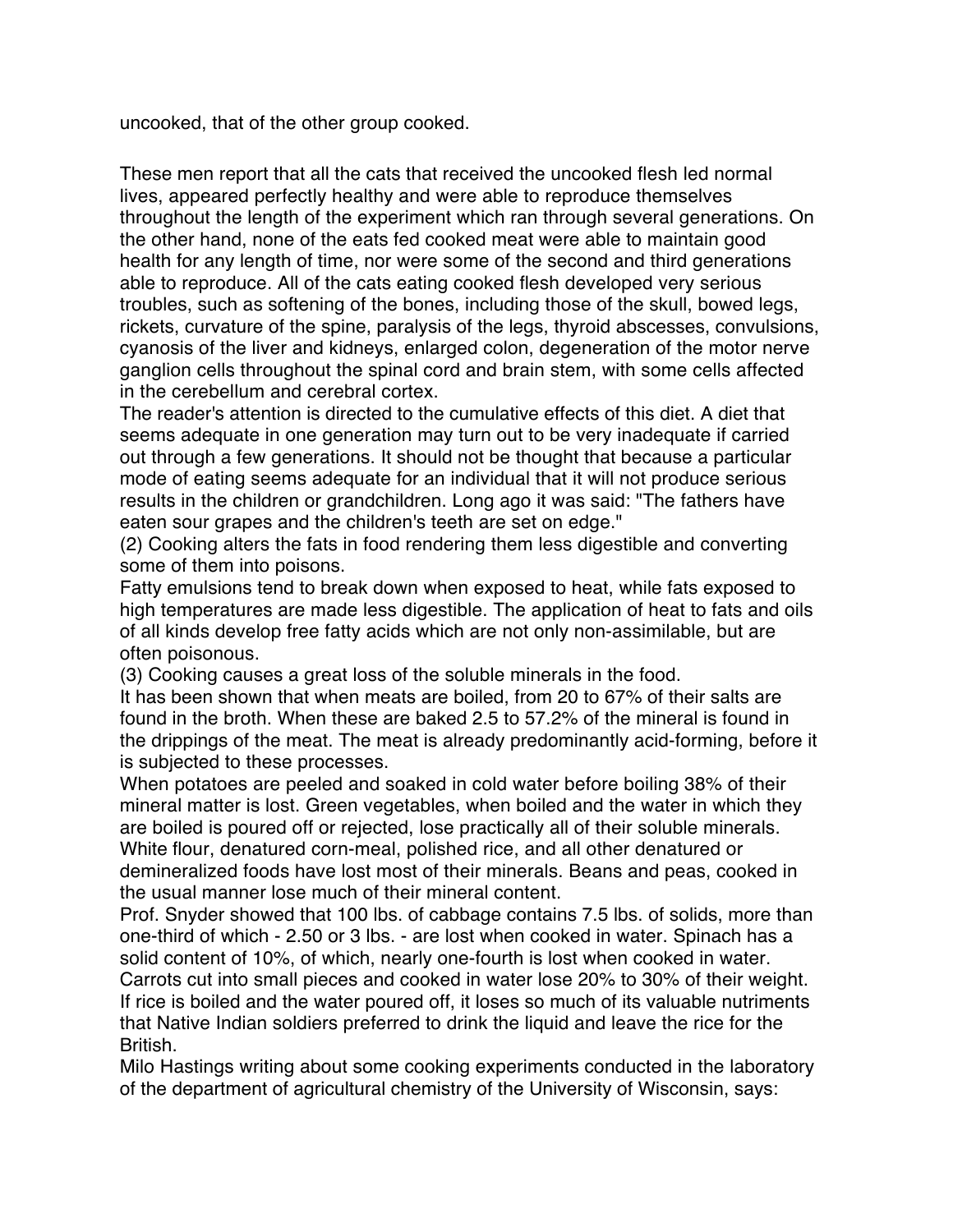"In this interesting investigation sixteen kinds of vegetables were cooked in three different ways. One lot of each vegetable was boiled in enough water to cover the cut up vegetables. A second lot was cooked in twice as much water. A third lot was steamed without coming in contact with the water except such water as would collect on the vegetables by the condensation of steam.

"The raw vegetables and those cooked in these different fashions were all carefully analyzed for the total amount of food elements, of protein and of calcium, magnesium, phosphorus and iron. The results showed that all food elements are lost to a much greater extent in boiling than in steaming.

"The general average of loss of total nutriments was three times as great in boiling as in steaming. The loss was naturally greater from the leaf vegetables than from the root vegetables. Cabbage seemed to suffer more than any other type of food in the experiment. The reason for this is that cabbage, when cut up for cooking is cut across the leaf structure. Spinach suffers less because the leaves are cooked whole. Cabbage cooked in the larger volume of water lost 60 % of its total dry matter, 62 % of its protein, 72% of its calcium, 60% of its phosphorus and 87 % of its iron. In other words, when one eats cooked cabbage, he is getting only a third of the value of raw cabbage, to say nothing of the destruction of the vitamins. Even the steaming process of cooking cabbage gives none too good a record, as this showed losses of from 22 to 48% of the above listed food elements.

"In the case of spinach the loss of iron is of especial interest as spinach is the richest known source of food iron. Boiling in enough water to cover showed a loss of 48 % of the iron in spinach. Cooking in twice that much water showed a loss of 57% of the spinach iron. Steaming showing a loss of 25 % of the iron.

"Not all foods showed such large losses from the cooking, thus potatoes, even though pared showed only 9% loss of total food in boiling and only 4% loss in steaming.

"This investigation will certainly help to explain why the ordinary boiled vegetable dinner, such as is served in the unprogressive restaurants, is such a flat tasted and washed out affair. Nearly half of the valuable mineral elements have probably been poured down the sewer along with the dish water. Clever cooks make sauces for such washed-out vegetables that may compensate for the loss in tastiness of the natural ingredients, but only intelligent cooks try to prevent such losses." Berg says: "the mere steaming of vegetables for five minutes dissolves out so large

a proportion of the inorganic bases that the residue contains an excess of acids. Simultaneously the vitally important complettins (vitamins) are entirely dissolved out of the vegetables."

(4) Cooking destroys the elementary plant form, tearing down go structure, changing its composition and bringing about certain destructive changes in the element-groupings in all foods, returning part of these elements, especially the organic salts, to their inorganic and, therefore, useless state, so that a large part of their mineral content is lost.

Plant processes take the unorganized elements of the earth and air and organize these into related compounds, which, then, become available for animal life. Without vegetation there could be no animal life, for the reason that soil and rock are not available substances for animal replenishment. This being true, it is only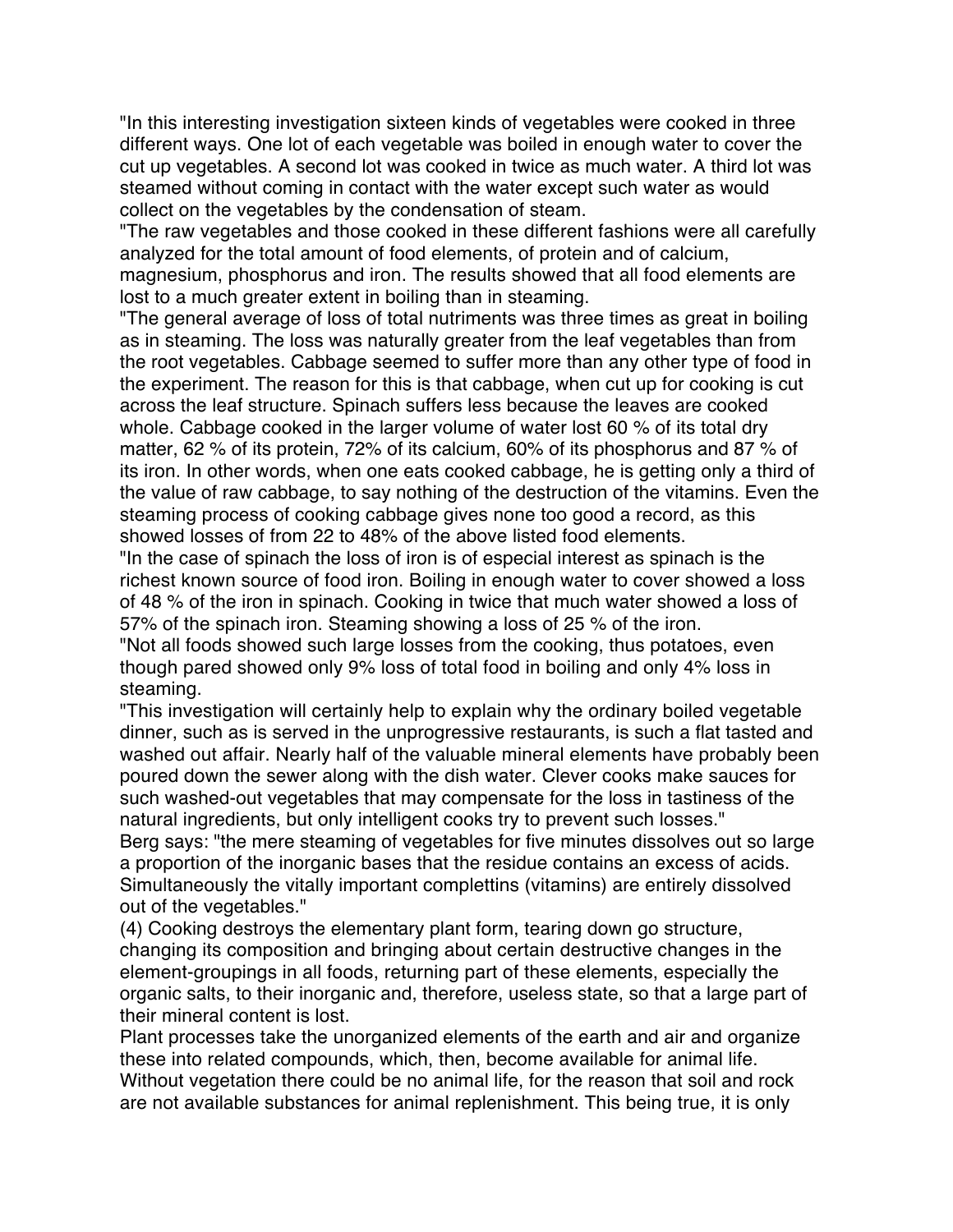natural to conclude that once plants have organized these elements into forms available for animal sustenance, any process which returns them wholly, or in part, to their primitive condition renders them, to that degree, unfit for food, and more or less disease producing. That cooking brings about more or less oxidation and disorganization in every oxidizable substance in foods of all types, admits of no doubt. When nutriment has been oxidized in the body, the resulting "ashes" cease to be usable and are eliminated. What reason have we to believe that food oxidized outside the body is more fit for use? Ralph E. Sunderland, chemist and food scientist, declares oxidation to be the chief destroyer of foods and explains the matter thus:

"The same elements (the sixteen chemical elements composing the human body), are the component parts of technically 'fertile' soil in which they are present in inorganic form and as such are not assimilable by the human body, else we could look directly to the soil for our substance. In order to convert these inorganic elements or minerals into a form which can be assimilated by the human body it is necessary for nature to create from the soil vegetation in which these same elements are present in organic form. In vegetation they remain organic until, by oxidation, they return again to their original inorganic form ready to produce more vegetation.

"True food is totally organic substance. If that organic substance is permitted to become, to any degree, inorganic, it simultaneously becomes to that degree useless as food.

"All organic minerals oxidize when they come in contact with oxygen and moisture. That is, they thus become inorganic again.

In ordinary room-temperature the process of oxidation proceeds; but in the presence of heat oxidation is very greatly increased. Therefore, the cooking of vegetation in the presence of the oxygen of the air - the condition under which all home cooking and most commercial cooking occurs - changes a large part of what was organic and useful as food into inorganic oxides which cannot be assimilated by the human body."

French investigators found that when milk is boiled the complex calciummagnesium carbono-phosphate it contains, is decomposed and precipitated in an insoluble form. This means that a natural organic salt which is directly assimilable and available for immediate bony growth, is changed into a form almost impossible of assimilation.

McCollum and Parsons in this country, found that the precipitated salts cling to the walls of the vessel or container so that part of them are actually eliminated from the milk. The excess of bases in the milk is thus greatly reduced. As this excess is low in even the best of milk, the double robbery of alkalis occasioned by boiling has grave consequences.

It is a fact, therefore, that the longer foods are cooked and the higher the temperature to which they are subjected, the more oxidation takes place and the greater is the destruction of the food. I may add, also, that efforts to cook out of the presence of the oxygen of the air, though not as destructive as the common forms of cooking, produces great ruin to the food. Cooking onions, cabbage, cauliflower, etc., oxidizes the sulphur. These foods should never be cooked.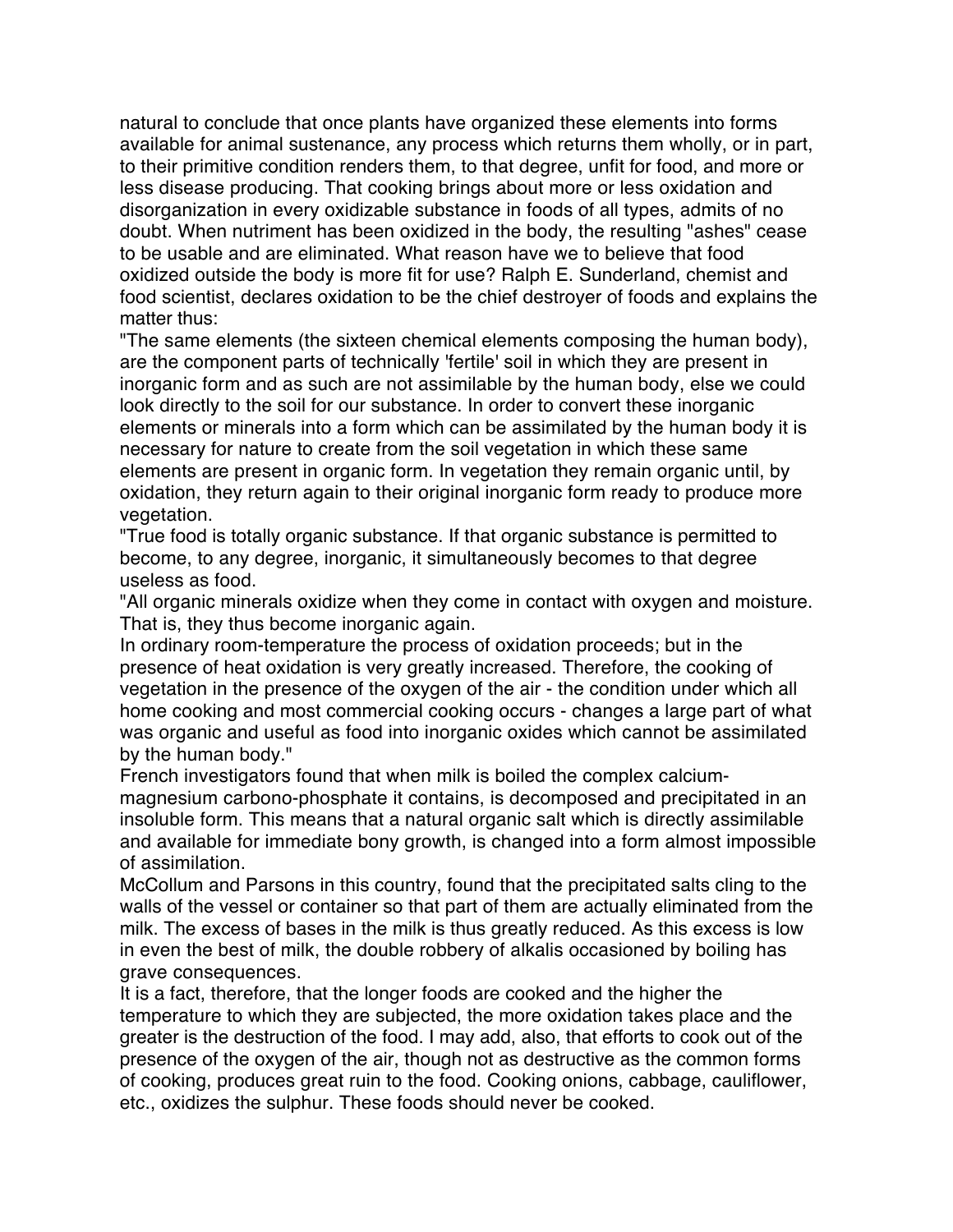(5) Cooking renders starches less digestible and more prone to fermentation. Cooked starches are said, by many, to be easiest of digestion. Toasted bread is said to be dextrinized. Are these things so? It has long been known that animals digest raw starch best and that they do not fare well on cooked foods. Farmers quit cooking food for their animals years ago. Mio Hastings says

"Closely akin to the idea of predigesting cereals by roasting and toasting them are the old notions that raw starch is indigestible and that all home cooked starchy foods need very long, tedious periods of cooking. This idea was almost universal a generation ago and is probably still taught in school text-books, which are usually a generation behind.

"I got suspicious of the idea that humans couldn't digest raw starch when I was in college and read about experiments in cooking grain for farm animals, in which the scientists proved that the cooked foods were less digestible than uncooked foods for animals.

"The human food teachers came back by saying that man's digestive system has been changed by long ages of cooking and had lost the power to digest raw starch. So I tried it, and did my college thesis with a series of experiments on the digestion of raw versus long cooked cereal starches. I found out that my own particular digestive organs worked just like the pigs' and cows'. Worse yet for the popular theory, my mother insists that I wasn't descended from raw turnip eaters, but that our folks came over in the next ship after the Mayflower and had been cooking as long as the rest of them."

The Department of Agriculture, in Washington, conducted experiments which revealed that raw corn, rice and other starches are digested in amounts up to eight ounces, daily. Raw potatoes showed digestibility of seventy-eight per cent. Kellogg, Langworth and Devel have each shown that raw starches digest quite easily. The Scotch Highlanders have, from time immemorial, eaten their oatmeal simply scalded. Hon. W. N. Beaver for many years a magistrate in Papua, New Guinea, says that the natives of Kiwai formerly ate their rice raw.

Raw cabbage digests in two hours whereas it requires four hours for cooked cabbage to digest. As almost everybody has difficulty with cooked cabbage and almost nobody has trouble with raw cabbage these differences are common knowledge.

High temperatures are required to change most sugars although the sugar of milk is changed in pasteurizing.

Actual feeding tests have shown that the brown crust of bread has less food value than the soggy inside. In other words the most thoroughly cooked portions of food (any food) are less valuable as food than the less cooked portions.

The facts are that cooking renders starches less digestible, while boiling them so that they are saturated with water, prevents all salivary digestion. Very little dextrinization of starch is produced by cooking. It is the office of the salivary enzyme (ptyalin) to perform this work and we profit by permitting salivary digestion to digest our starches. Toasting bread charcoalizes rather than dextrinizes it.

(6) Cooking destroys the vitamins in foods and impairs or completely destroys their anti-neuritic, anti-scorbutic, etc., factors.

Before vitamins were ever heard of and before it was found that cooking destroys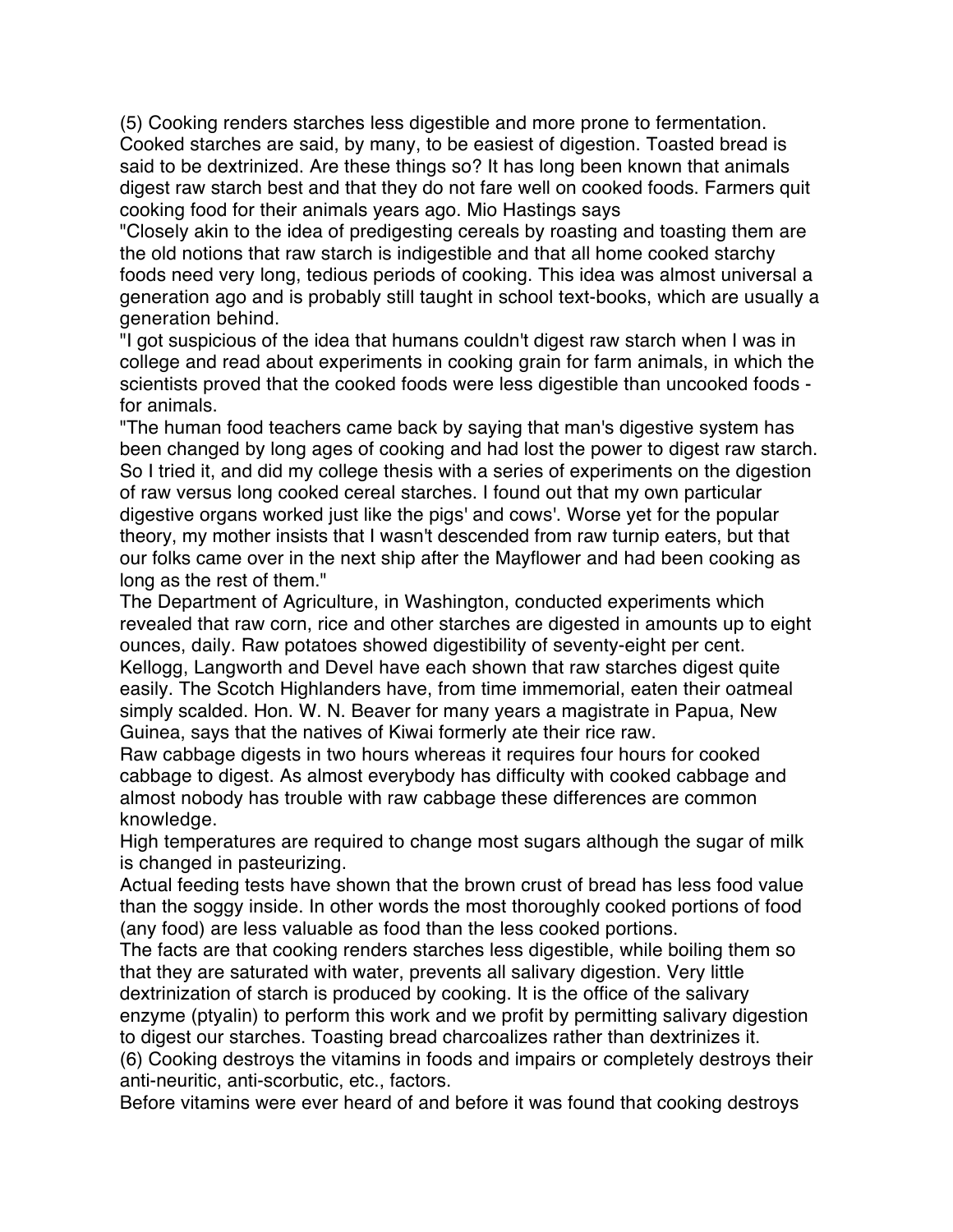or impairs vitamins, the advocates of eating of all food raw held that, besides the ordinary chemical elements in foods, there was something else which they termed life, which was destroyed by cooking. For example, Prof. Byron Tyler had an article in The New York Herald, Sunday, October 14, 1900 entitled "Cooked Food is Humanity's Greatest Curse," in which he proclaimed that "cooked food is dead food." That these men were right in principle is now undoubted. The "life" of foods was undoubtedly those qualities now called vitamins.

Raw food advocates also contended that man cannot use inorganic substances and that cooking returns food elements to their inorganic state. The change in the meaning or use of the word organic has resulted in much confusion, but the truth announced by our predecessors is unimpaired and cooking does, as they claimed, both disorganize food and return part of it to its inorganic (as they understood the term) state, thus making it useless to the body. There can be no doubt about this. Although reports on this conflict considerably, cooking undoubtedly destroys vitamins. Berg says: "Since the complettins (vitamins) C and B and the anitneuritic D are readily soluble in water, they are dissolved out in the first boiling." Vitamins are very delicate and unstable things and are lost and destroyed in many ways. Foods that are cooked and held over to the next meal lose some or all of their remaining vitamins. Dried foods have lost much of their vitamins in the drying process. Canned foods that are cooked and stored in the warehouses lose their, vitamins. Canned foods and dried foods have very little to no protective power. There are many methods of cooking. How much of the vitamin content of a particular food is lost in cooking depends upon: 1. the method of cooking employed; 2. the temperature to which the food is subjected; 3. the duration of the cooking time; 4. the abundance or relative abundance of oxygen that reaches the food while it is cooking; 5. the pressure to which it is subjected; 6. the presence or absence of light; 7. how much the food is cut up before being cooked; and 8. the kind of vessel in which it is cooked.

Riboflavin is destroyed in appreciable amounts when meats and vegetables are cooked in the presence of light. This vitamin is lost to but slight degree when the foods are cooked in the dark or in a closed container. The loss of pantothentic acid from cooking Is moderate to slight in vegetables but is up to one third in flesh foods. Pyrodoxin losses are moderate for flesh, much smaller for vegetables and it is claimed that the amount of this vitamin is increased by cooking in a few vegetables. Cooking causes a very high loss of biotin from flesh, even as high as 72% Its loss in vegetables is reported by some investigators to be only "moderate to negligible." vegetables are cooked they lose as high as 59% of their inositol. Flesh foods loose less of this vitamin. Folic acid losses in cooking are very great for most foods. From one third to one-half, even as much as two-thirds of niacin is lost from meats in cooking. Some investigators deny this, saying the loss of this vitamin is slight. Perhaps these differences of opinion grow out of the use of different methods of cooking in making their tests.

Studies of the -foods served to patrons of restaurants have shown that the average loss of vitamin C from vegetables is 45 per cent; of thiamin is 35 per cent. Heat and cooking them in water and throwing away the water accounted for these losses. An additional loss of about 15 per cent of vitamins occurs when the vegetables are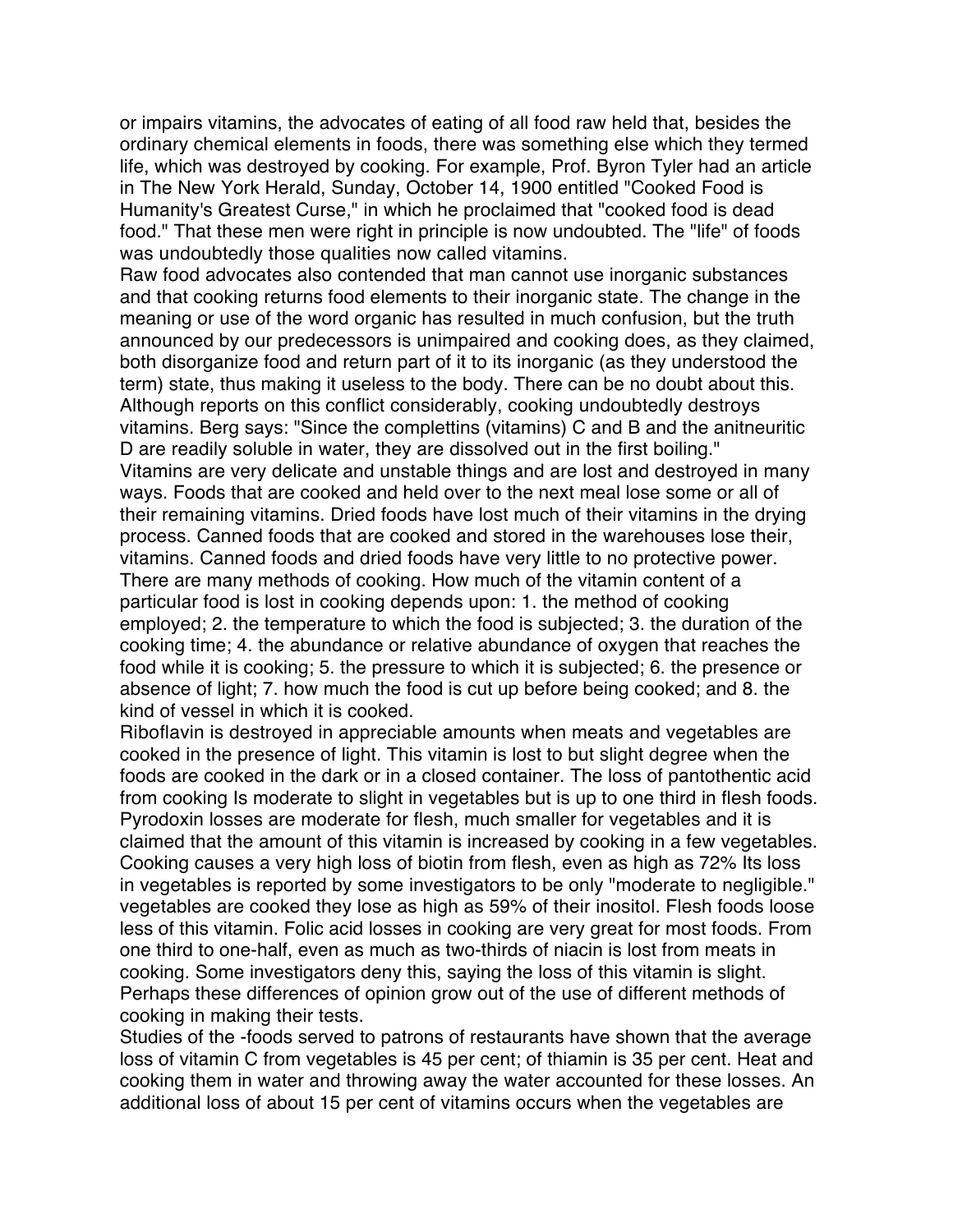held for long periods on the steam table before serving them. Restaurant eaters are advised to concentrate on raw vegetables and to eat early before foods have stood for prolonged periods on the steam table.

Cooking foods under high pressure is rapidly destructive of their vitamins. Prolonged cooking is also very destructive of vitamins.

Quick-cooked vegetables lose less of their vitamins and minerals. The longer they are cooked and the longer they stand after cooking, the more of their value they lose. They should be eaten soon after cooking is completed.

Cooking green soy beans causes a loss of 48 per cent of their Vitamin C. Sprouted soy beans lose 70 per cent of their original content of C. Thiamin and caroline are also lost in the processing and cooking of soy beans.

The antiscorbutic qualities of milk are more or less completely lost if the milk is pasteurized, boiled, condensed or dried. Dried quickly at a high temperature milk seems not to lose its antiscorbutic qualities, but it loses in food value in other ways. When it is boiled its antineuritic powers are destroyed even more rapidly than its growth-promoting powers. Barnes and Hume showed that the drying of milk reduces its antiscorbutic efficiency to about two-fifths the original. The impairment of the antiscorbutic qualities of milk by the condensing process is great enough that young monkeys, fed on a diet of condensed milk, develop infantile scurvy. Typicail scurvy is produced in adult monkeys and guinea pigs by this same diet.

Hess and Unger found that the most actively antiscorbutic vegetables lose their efficacy upon drying. The excess of bases and the water soluble antiscorbutic vitamin C are leached out of the vegetables by the bleaching process. Soldiers fed on preserved vegetables develop scurvy. An outbreak of scurvy in a Rummelsburg orphanage was referred by Muller to the use of dried vegetables and pasteurized milk. Fresh vegetables resulted in recovery. When soup. tablets and dried vegetables predominate in the diet, malnutritional cedema develops. Canned or preserved fruits and vegetables lose their antiscorbutic qualities.

Heating white cabbage impairs its antiscorbutic quality while twenty minutes of boiling the juice of cabbage notably reduces this quality; an hour's boiling completely destroying it.

According to Givens and McClugage, finely minced raw potatoes may be boiled for fifteen minutes without appreciably affecting their antiscorbutic qualities, but these are greatly impaired by one hour's boiling. Quick cooking of foods at a high temperature brings about less damage to the food than prolonged cooking at a low temperature.

In the case of seeds, such as nuts, beans, peas, grains, etc., the germinating principle is destroyed so that cooked seed will not germinate.

The following account of some experiments with raw and roasted corn was published during World War I: "In order to find out the place of maize in war bread two French physicians carried on extensive feeding experiments with pigeons. They reached the conclusion that highly milled maize is responsible for at least three deficiency diseases.

"Weil and Mouriquand published the results of some experiments on the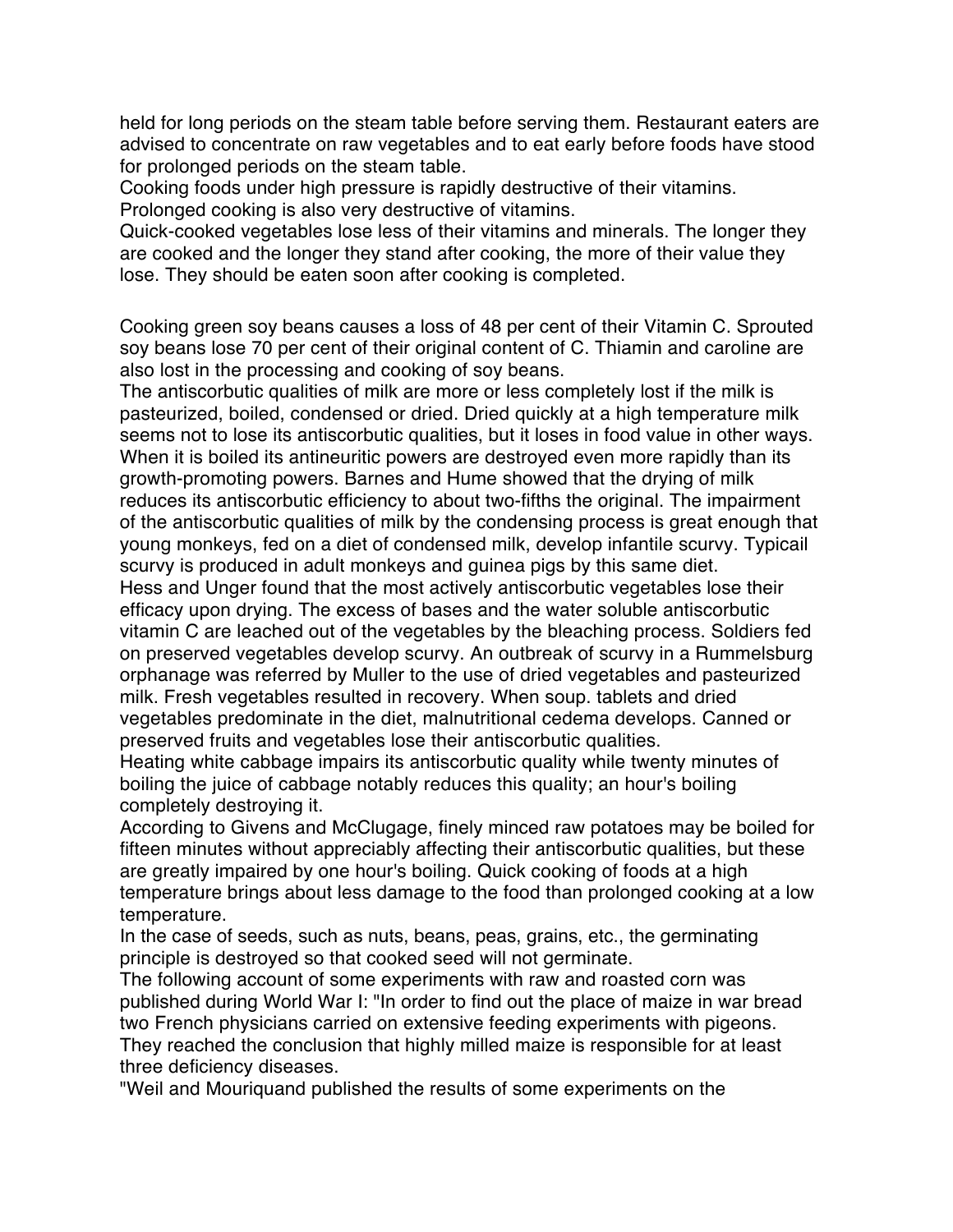practicability of maize as the chief constituent of bread and the possible relations between maize diet and pellagra. The authors had already shown that decorticated (hulled) cereals, grain and legumes when fed to pigeons and fowls as an exclusive diet lead to paraplegia, paralysis and death. The cause of the latter is believed to be the depreciation of a ferment contained in the cortex of the grains, which is as essential to nutrition as sufficient calories, protein and mineral matter.

"The authors fed whole maize to a pigeon aged six months as the sole diet for a period of 240 days. The bird, shut up in its cage showed great activity and vigor. Control pigeons living exclusively on entire wheat, barley, rice and oat grains were well nourished and vigorous.

"When a mixture of whole grains was heat sterilized (120 degrees Centigrade), the birds survived ninety days and died paralyzed, but a certain addition of raw grains prevented beriberism. One-third part of raw grains appears to give perfect protection.

"Pigeons were now fed on decorticated, highly milled maize. The latter was refused and the birds were artificially crammed with it. After a period of sluggishness flight became impossible (thirty-third day) and death, preceded by paralysis, soon followed. Emaciation had also taken place. Hence, both cooking and decortication deprive the grains of vitamins or ferments."

Berg points out that a mixture of equal parts of soy bean, wheat, wheaten bran, sun-flower seeds, hemp seeds, and rye meal (a mixture which is perfectly adequate in the crude state), proves conspicuously inadequate after it has been made into a paste with water and then baked.

In his experiments with monkeys McCarrison showed that cooked foods, the same as deficient and ill-balanced foods, produce, within a short time, diarrhea, or actual dysentery. The monkeys so fed lost appetite, developed anemia, unhealthy skin, loss of body weight and all the vital organs began to atrophy. He pointed out that "among the pathologic processes resulting from deficient and ill balanced food are the impairment of the protective resources of the digestive tract against infection," and added that there is good reason to believe that the prolonged use of moderately faulty food will lead to these results as certainly as the less prolonged use of more faulty food."

(7) Cooking drives off part of the food into the air as gasses.

That the cooking of milk, even pasteurizing it, greatly impairs its food value is well known. Eggs and vegetables, like cabbage, cauliflower, onions, etc., rich in sulphur, have their sulphur oxidized. They should never be cooked. Phosphorus is also oxidized. The iron in food is ruined as food.

Iodine and manganese are oxidized at low temperatures.

Cooking produces changes in the sulphur content of eggs that cause it to form gas in the intestine of many who eat them. This gas is not only offensive, it is harmful. (8) Cooking changes the flavor and odor of foods and renders them less palatable.

It is often argued that cooking adds to the palatability of food. This is, at least, not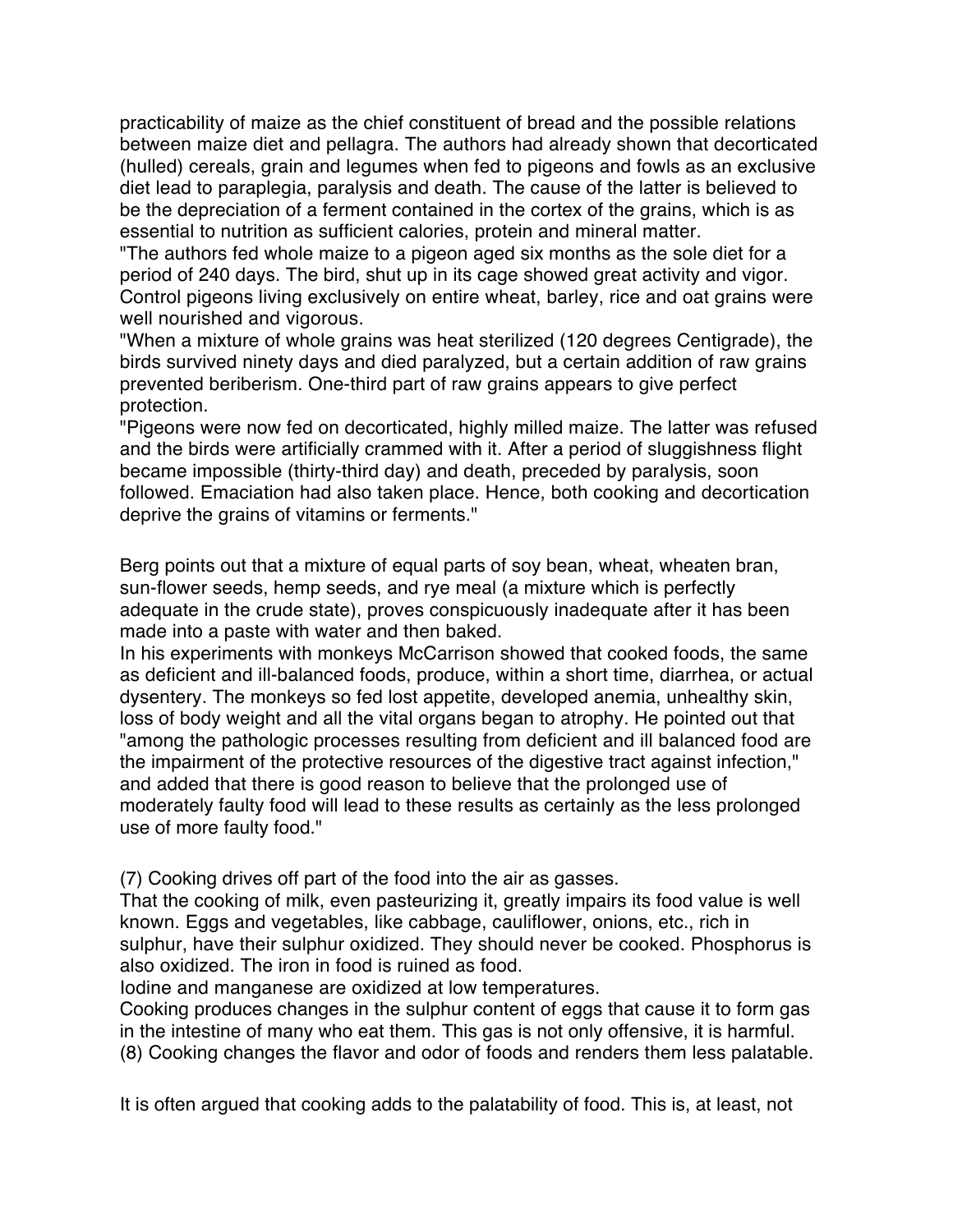true with most foods and we have noticed that the others are not palatable after being cooked unless they have been flavored, spiced, sweetened, peppered, salted, etc., or have had mustard, catsup, horseradish, or some form of dressing added. The fact is we are always kidding ourselves into believing that the things we are in the habit of doing are the very things we should do; that the things we have learned to like are the things that are best for us, and we consciously or unconsciously resist any proposed change, even, if there are plenty of evidences that the change would be for the better.

The relish for food is often a mere matter of habit. Those accustomed to eating cooked foods find they do not relish certain foods in their uncooked state. This calls for a reeducation of the sense of taste.

(9) Cooking food wastes much of its food elements and renders it less nutritious. This is quite contrary to the popular notion. However, as we have just seen, cooking robs food of much of its value and adds nothing to it. It does not increase, but in most cases decreases, its digestibility.

The United States Department of Agriculture's Bulletin, No. 22, says: "Ladd, while connected with the New York State Station, reported analysis of cooked and uncooked clover, hay and corn meal and determination of digestibility of the same. These showed that the percentage of albuminoids and fat and the relative digestibility of the albuminoids were more or less diminished by cooking. The experiments made by our experiment stations in preparing food have been mostly with pigs. At least thirteen separate series of experiments in different parts of this country have been reported on the value of cooking or steaming food for pigs. In these cooked or steamed barley meal, corn-meal, and shorts; whole corn, potatoes, and a mixture of peas, barley and rye have been compared with the same food uncooked (usually dry). In ten of these trials there has not only been no gam from cooking, but there has been a positive loss, i. e., the amount of food required to produce a pound of gain was larger when the food was cooked than when it was fed raw, and in some cases the difference has been considerable."

Was not Dr. Oswald right, then, when he declared: "For even the most approved modes of grinding, bolting, leavening, cooking, spicing, heating and freezing our food are, strictly speaking, abuses of our digestive organs." And not of our digestive organ only, but of the whole body. Cooking is the oldest and most widely used method of denaturing our foods.

#### TARS

Tars are complex heterogeneous substances that are derived from a variety of sources. Any organic compound that is subjected to great heat, as in frying or roasting, undergoes decomposition with the formation of highly complex black tar. Most people are familiar with the tar formed in the burning of tobacco in cigarette, pipe and cigar. The bowl of the pipe and the pipe stem become clogged with the sticky, and foul smelling stuff.

Tar forms in coffee while it is being roasted; it forms in the cereals, beans and fruits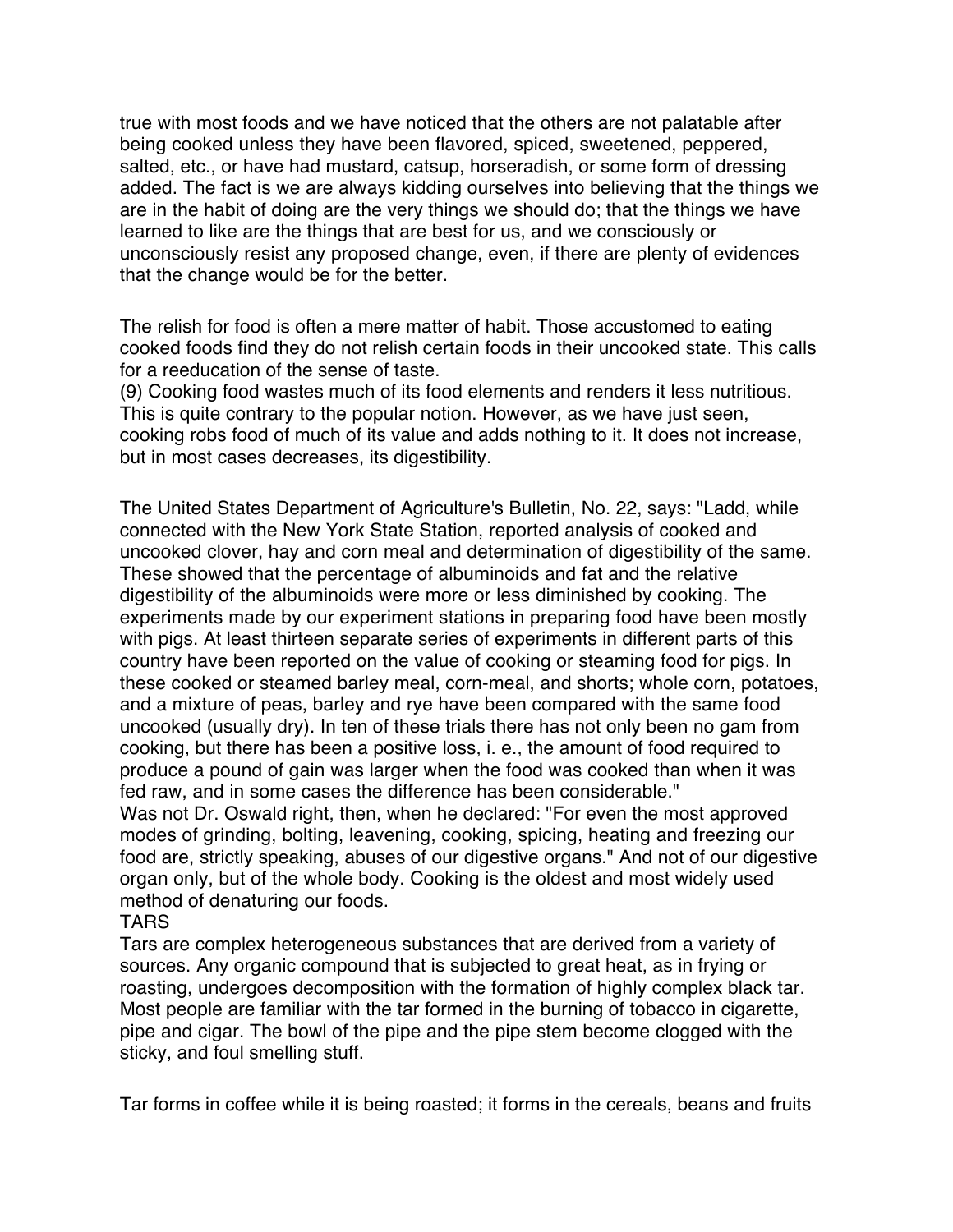when these are roasted in making coffee substitutes. Coffee drinkers and drinkers of coffee substitutes daily take tar into their bodies just as the smoker gets tar into his mouth, throat, lungs and blood.

#### THE SCIENCE AND FINE ART OF FOOD AND NUTRITION

If potatoes, beans, peas, etc., become dry in cooking and get scorched, tar forms. Scorched toast has tar in it. In frying potatoes, eggs, meat and other foods tar is often formed unless great care is exercised not to overheat these foods. Meats roasted in an oven that is too hot get black on the outside. Tar is formed. Tar is an irritant. It is one of the irritants that is known to result in the formation of tumors and cancers. It would be profitable to know what percentage of the tumors and cancers that exist today owe their origin to the tars taken into the bodies of almost everyone who eats cooked foods and drinks coffee or coffee substitutes. Living in smoky cities and inhaling the smoke takes tar into the lungs. This as much as tobacco smoke, may contribute to the production of cancer of the lungs.

## COOKING AND DIGESTIBILITY

The manner in which foods are cooked alters their digestibility. Cabbage, for example, cooked in one way is easily digested; cooked in another manner is almost indigestible.

Much of the indigestibility of cooked foods results not so much from the cooking, per se, as from the mixtures that are jumbled together to cook. Take the Southern practice of cooking beans, greens, cabbage, etc., with a large piece of fat, salt bacon, as a example of concocting indigestible mixtures; or the method of frying potatoes (starches) in fat.

## COOKERS

The waterless cooker is the best cooker that has been devised. This should not be confused with the pressure cooker. Rapidly growing in popularity, this expensive and dangerous (they some times explode) pressure cooker is the worst cooker ever invented. Cooking foods under high pressure rapidly destroys their vitamins. The old fireless cooker that cooked foods at a low temperature over a long period, was a very destructive cooker. Frying pans and boilers are among the worst cooking utensils. Several different types of waterless cooker are available. The reader may choose his own. I have no prejudices against the aluminum cookers, but if the reader is afraid of this form of cooker, the stainless steel cooker is very efficient.

## FROZEN FOODS

Frozen foods are new but are rapidly becoming very popular. The deep-freeze refrigerator that enables people to freeze their foods in their own homes, is also becoming popular. Is this the great boon to mankind that the promoters of the frozen food industry claim?

Some foods are completely ruined by being frozen. Frozen lettuce, frozen bananas, frozen oranges and many frozen greens are completely unfitted for use as food. It is inevitable that all foods shall be more or less damaged by the freezing process, despite the claims to the contrary. Quick freezing does cause loss of some of the